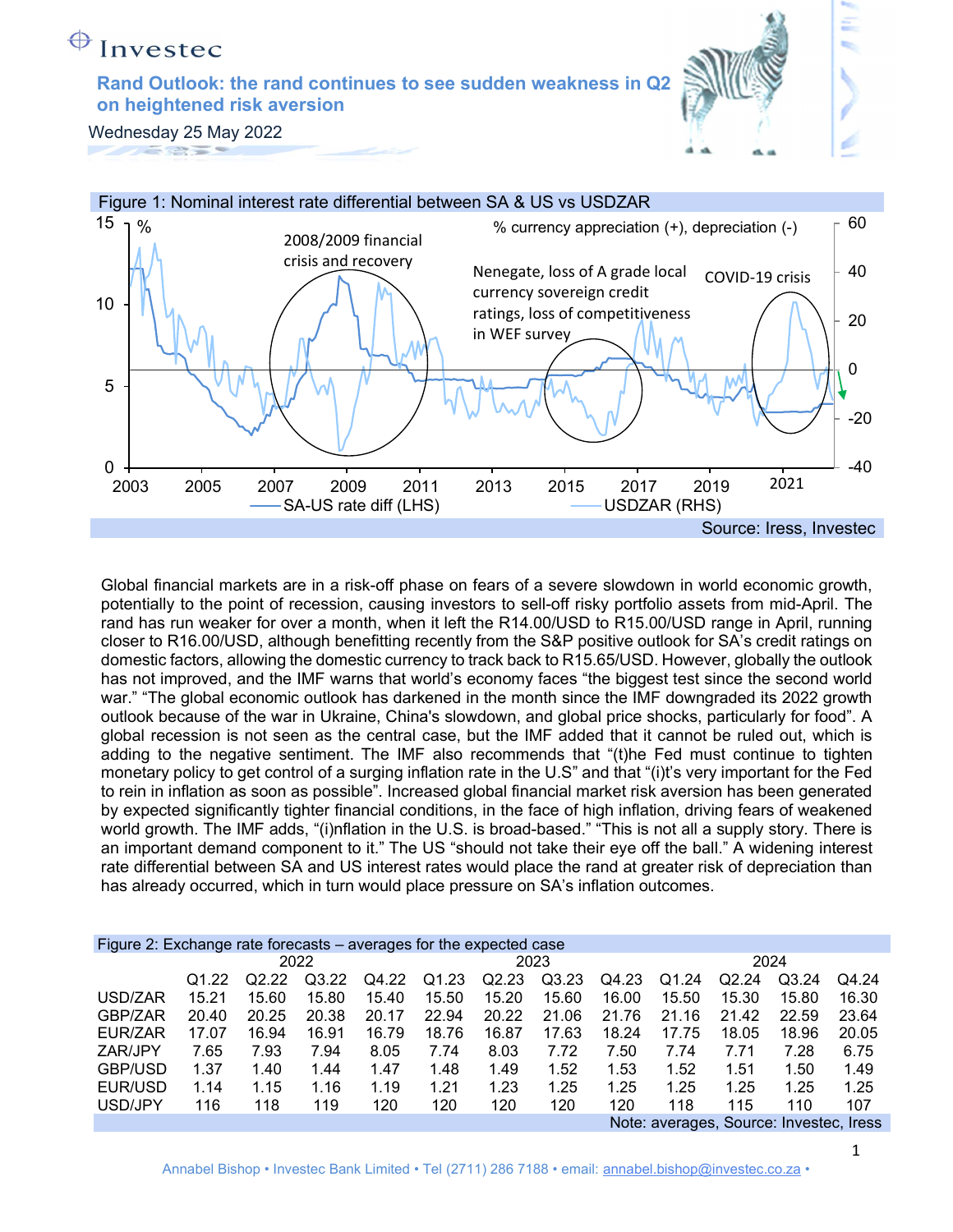## ↔

### Rand Outlook: the rand continues to see sudden weakness in Q2 on heightened risk aversion









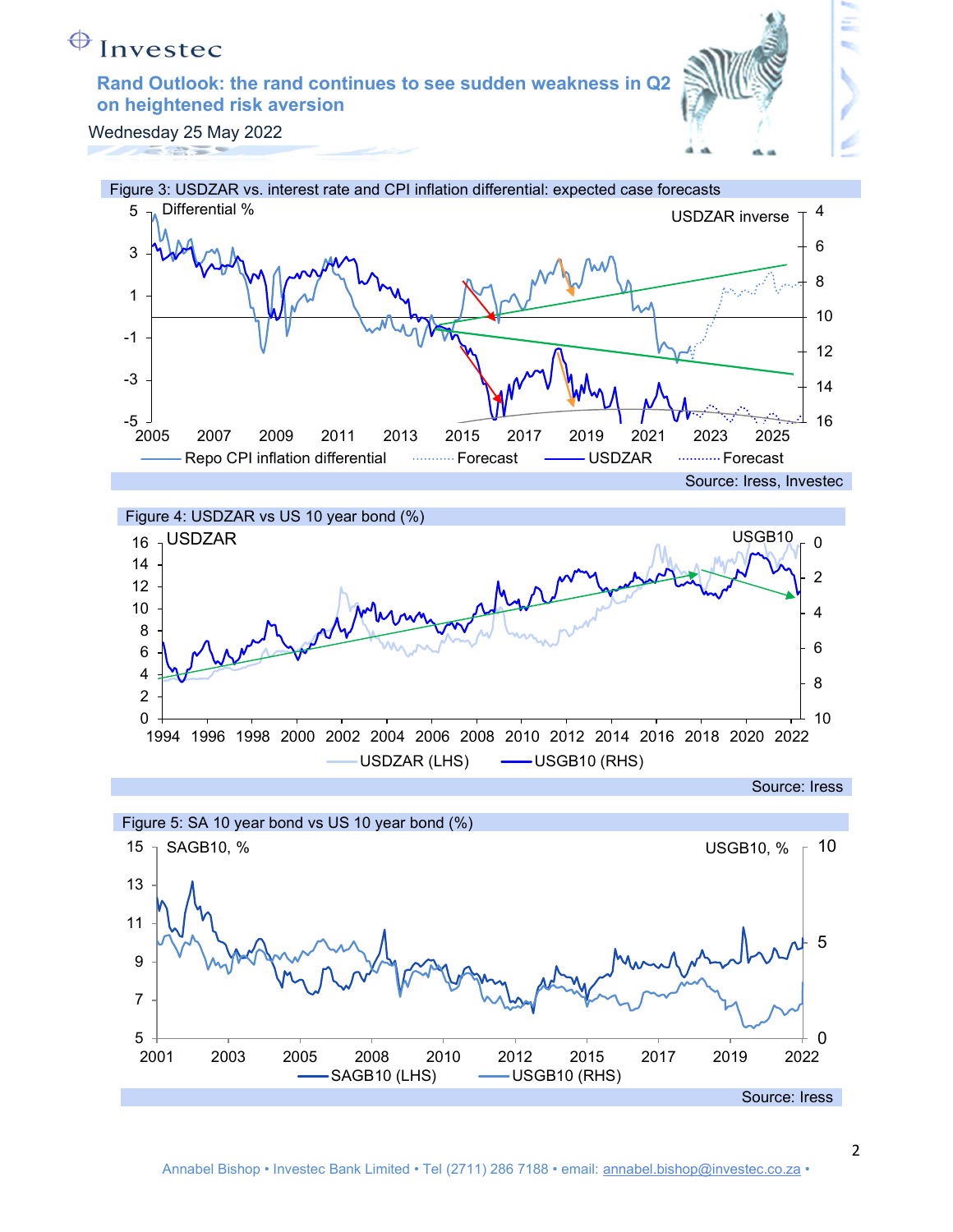## Invested

Rand Outlook: the rand continues to see sudden weakness in Q2 on heightened risk aversion

Wednesday 25 May 2022



The World Economic Forum (WEF) meetings in Davos currently are focusing on the high inflationary environment and Russian/Ukraine war, along with the related energy crisis and food poverty, and the interwoven risks, which add to weakened market sentiment as they exacerbate the risk of recession.



3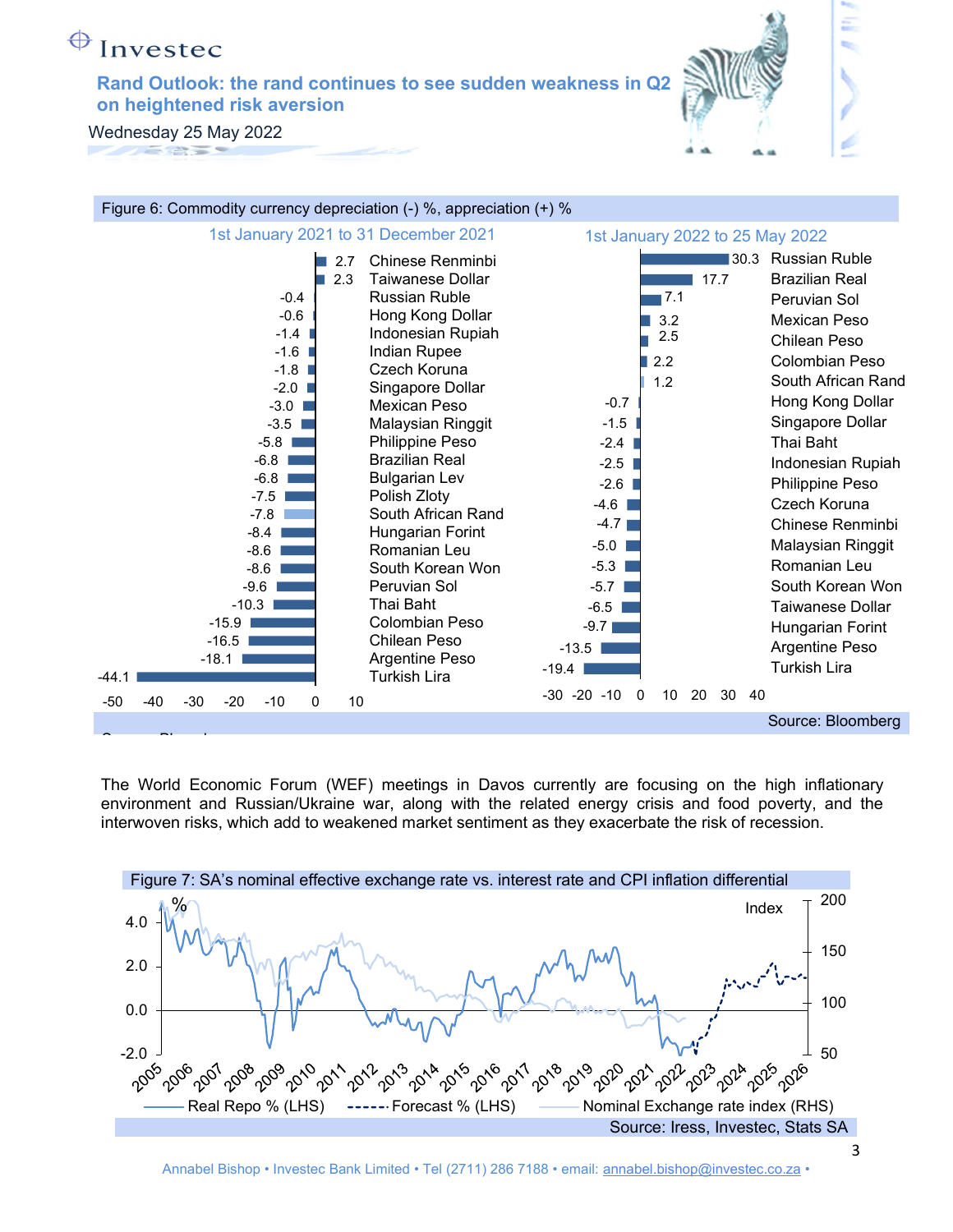

Wednesday 25 May 2022

Figure 8: Economic Scenarios: note up case rises

|                                 |                                                                                                                                                                                                                                                                                                                                                                                                                                                                                                                                                                                                                                                                                                                                                                                                                                                                                                                                       | Q1.22                  | Q2.22                  | Q3.22                  | Q4.22                  | Q1.23                  | Q2.23                  | Q3.23                  | Q4.23                  |  |  |  |  |
|---------------------------------|---------------------------------------------------------------------------------------------------------------------------------------------------------------------------------------------------------------------------------------------------------------------------------------------------------------------------------------------------------------------------------------------------------------------------------------------------------------------------------------------------------------------------------------------------------------------------------------------------------------------------------------------------------------------------------------------------------------------------------------------------------------------------------------------------------------------------------------------------------------------------------------------------------------------------------------|------------------------|------------------------|------------------------|------------------------|------------------------|------------------------|------------------------|------------------------|--|--|--|--|
| <b>Extreme</b><br>Up case<br>1% | USD/Rand (average)<br>Repo rate (end rate)<br>Impact of Covid-19 very rapidly resolved - economic growth of 3–5%, then 5-7% for SA. Good governance,<br>growth-creating reforms (structural constraints overcome), strengthening of property rights - individuals<br>obtain title deeds in EWC - no other EW or nationalisation. High business confidence and fixed investment<br>growth, substantial FDI, strong fiscal consolidation (state debt falls back to low ratios of 2000s). Very<br>subdued domestic inflation on extreme rand strength, rapid capacity expansion and very favourable<br>weather conditions. Strong global growth, commodity boom. Stabilisation of credit ratings, then upgrades.                                                                                                                                                                                                                         | 15.21<br>4.25          | 14.00<br>4.00          | 13.80<br>4.00          | 13.70<br>3.75          | 13.60<br>3.75          | 13.40<br>3.75          | 13.30<br>3.50          | 13.10<br>3.50          |  |  |  |  |
| Up case<br>4%                   | USD/Rand (average)<br>Repo rate (end rate)<br>Quick rebound from Covid-19 pandemic, rising confidence and investment levels - structural problems<br>eroded. No further credit rating downgrades, become positive on fiscal consolidation (debt projections fall<br>substantially). Global risk-on, global demand quickly returns to trend growth. Very limited impact of<br>expropriation without compensation) to abandoned, labour tenants' and government land (individuals are<br>new owners and receive title deeds) does not have a negative effect on economy - no nationalisation. Low<br>domestic inflation on favourable weather conditions, rand strength reduction in state-controlled price<br>inflation on increased private privatisation.                                                                                                                                                                            | Q1.22<br>15.21<br>4.25 | Q2.22<br>14.50<br>4.00 | Q3.22<br>15.00<br>4.00 | Q4.22<br>14.90<br>4.00 | Q1.23<br>14.90<br>4.00 | Q2.23<br>14.70<br>4.00 | Q3.23<br>14.60<br>4.25 | Q4.23<br>14.50<br>4.25 |  |  |  |  |
| <b>Base</b><br>case<br>50%      | USD/Rand (average)<br>Repo rate (end rate)<br>Recovery from the sharp global economic slowdown by 2024 in real terms- sufficient global and domestic<br>monetary and other policy supports to growth and financial markets occur and risk sentiment neutral to<br>positive. Expropriation of private sector property is limited and does not have a negative impact on the<br>economy or on market sentiment. SA remains in the BB category rating bracket fiscal consolidation (debt<br>to GDP stabilisation) occurs. Civil and political unrest wanes. Inflation impacted by normal course of<br>weather patterns via food price inflation and rand, with modest transition to renewable energy and slow<br>move away from fossil fuel usage, measures to alleviate impact of climate change on economy are<br>modestly implemented.                                                                                                | Q1.22<br>15.21<br>4.25 | Q2.22<br>15.60<br>4.75 | Q3.22<br>15.80<br>5.00 | Q4.22<br>15.40<br>5.00 | Q1.23<br>15.20<br>5.25 | Q2.23<br>15.60<br>5.50 | Q3.23<br>16.00<br>5.75 | Q4.23<br>15.50<br>5.75 |  |  |  |  |
| Lite<br>Down<br>case<br>39%     | Q4.23<br>Q1.22<br>Q2.22<br>Q3.22<br>Q4.22<br>Q1.23<br>Q2.23<br>Q3.23<br>15.21<br>16.65<br>16.90<br>17.00<br>17.60<br>17.50<br>USD/Rand (average)<br>16.00<br>17.50<br>4.25<br>5.00<br>5.25<br>5.50<br>5.75<br>6.25<br>6.50<br>(domestic) Repo rate (end rate)<br>6.00<br>The international environment (incl. risk sentiment) is that of the base case. South Africa fails to see its<br>debt projections stabilise and falls into single B credit ratings from all three agencies for local and foreign<br>currency. Recession occurs. Very limited expropriation of private commercial sector property without<br>compensation, with some negative impact on the economy. Business confidence depressed, marked rand<br>weakness and higher inflation (adverse weather), significant load shedding and weak investment growth.<br>Substantial fiscal consolidation ultimately occurs, preventing ratings falling into the C grades. |                        |                        |                        |                        |                        |                        |                        |                        |  |  |  |  |
| <b>Severe</b>                   | USD/Rand (average)                                                                                                                                                                                                                                                                                                                                                                                                                                                                                                                                                                                                                                                                                                                                                                                                                                                                                                                    | Q1.22<br>15.21         | Q2.22<br>16.80         | Q3.22<br>17.50         | Q4.22<br>18.00         | Q1.23<br>18.50         | Q2.23<br>18.70         | Q3.23<br>19.20         | Q4.23<br>19.55         |  |  |  |  |

down Repo rate (end rate) 4.25 5.25 5.75 6.25 6.50 7.00 7.50 7.75 case 6% Lengthy global recession, global financial crisis – insufficient monetary and other policy supports to growth domestically and internationally. Depression in SA, severe rand weakness, very high inflation (very adverse weather). A somewhat wider level of nationalisation of private sector commercial property. SA rated single B from all three key agencies, with further rating downgrades eventually into CCC grade and the risk of moving towards default. Government borrows from increasingly wider sources as it sinks deeper into a debt trap), eventually include widespread civil unrest, services strike action and strike action. Note: Event risk begins Q222. Source: Investec

4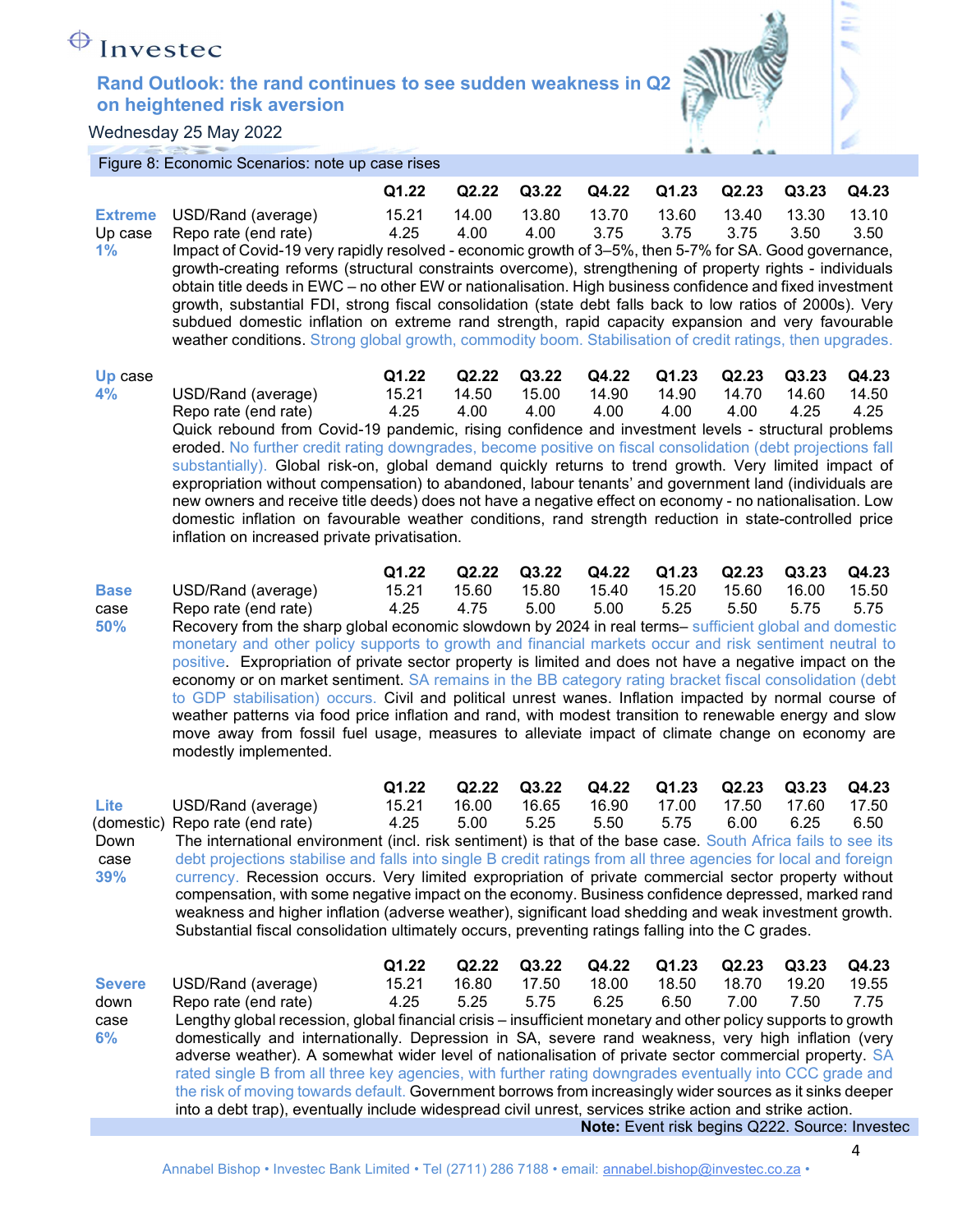



The erosion of the differential between US and SA interest rates also has a notable impact on the domestic currency, with the US hiking its Central Bank rate by 75bp in the current cycle, and SA by 125bp. While SA's interest rate hikes to date exceed those of the US, it does not have a MPC meeting in June, and the FOMC does, where another 50bp hike is widely expected, which will then see the US and SA interest rate hikes equate, increasing the risk for greater rand weakness. In July the FOMC is expected to hike by 50bp again, and unless the MPC deliver another 50bp hike in July, the rand will be at increased risk of depreciation. Even higher US interest rates are anticipated next year. SA needs to match the quantum of US interest rate hikes to avoid rand weakness, which historically has been very severe when SA has been out of line with the US rate hike tightening cycle..

The differential between South Africa's CPI inflation rate and its repo rate has dropped from 0.3% in March 2021 (when inflation was 3.2% and the repo rate 3.50%), to -1.5% by October 2021 (as inflation rose to 5.0% and the repo rate is still 3.50%), with the rand weakening to R15.25/USD from closer to R14.00/USD.

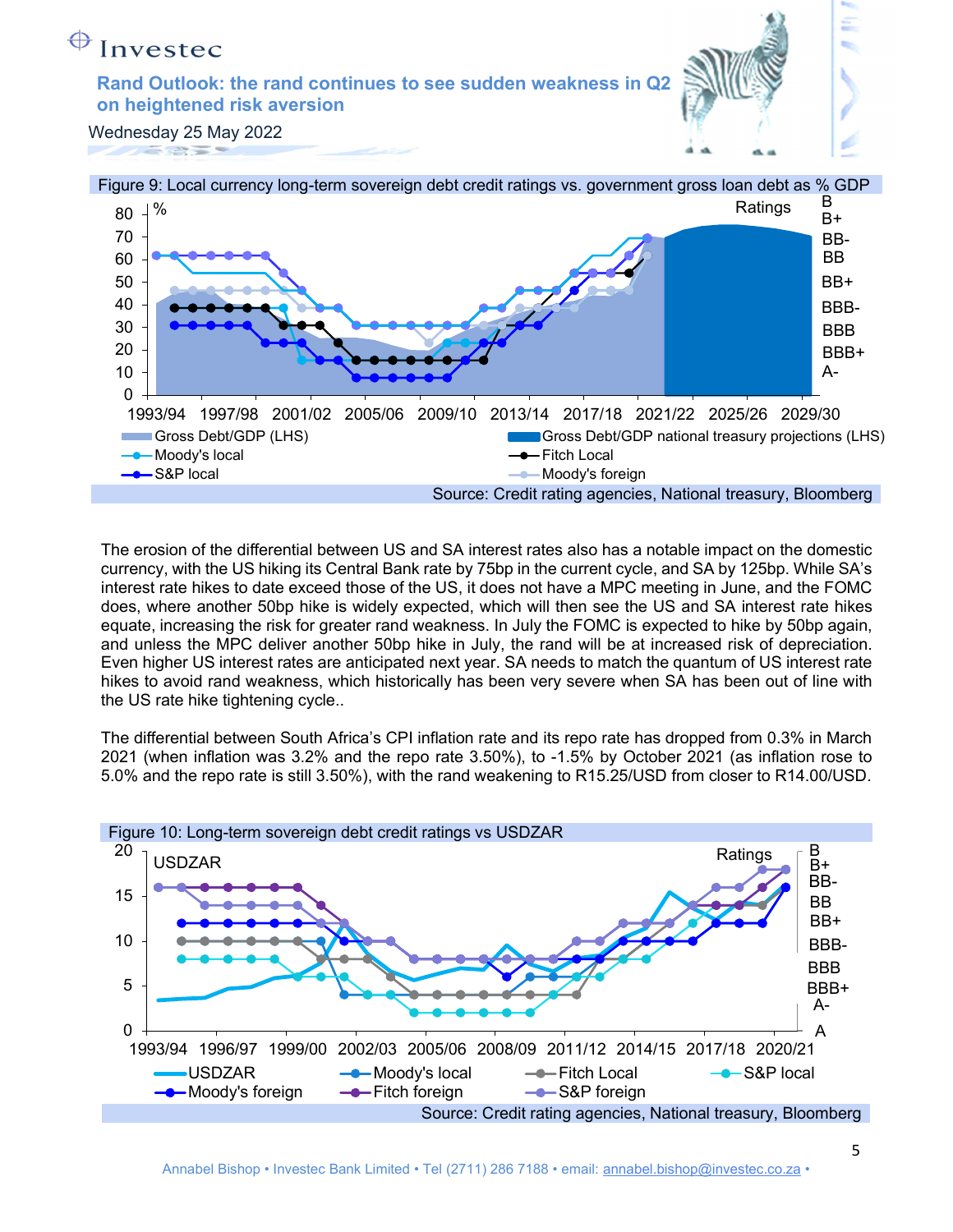

έ

Wednesday 25 May 2022

|                 | Figure 11: Rating tier definitions |               |                |               |                |                                   |                             |                                           |
|-----------------|------------------------------------|---------------|----------------|---------------|----------------|-----------------------------------|-----------------------------|-------------------------------------------|
|                 | Moody's                            | S&P           |                | Fitch         |                | Equivalent to SVO<br>Designations |                             |                                           |
| Long-<br>term   | Short-<br>term                     | Long-<br>term | Short-<br>term | Long-<br>term | Short-<br>term | <b>NAIC</b>                       |                             | Rating description                        |
| Aaa             |                                    | AAA           |                | AAA           |                |                                   | Prime                       |                                           |
| Aa1             |                                    | AA+           |                | AA+           |                |                                   |                             |                                           |
| Aa <sub>2</sub> |                                    | <b>AA</b>     | $A-1$          | AA            | $F1+$          |                                   | High grade                  |                                           |
|                 | $P-1$                              |               |                |               |                | 1                                 |                             |                                           |
| A1              |                                    | $A+$          | $A-1$          | A+            | F1             |                                   |                             | Investment-                               |
| A2              |                                    | Α             |                | Α             |                |                                   | Upper<br>medium<br>grade    | grade                                     |
| A3              |                                    | <u>A-</u>     |                | А-            |                |                                   |                             |                                           |
| Baa1            | $P-2$                              | BBB+          | $A-2$          | BBB+          | F2             |                                   |                             |                                           |
| Baa2            | $P-3$                              | <b>BBB</b>    |                | <b>BBB</b>    |                | $\overline{2}$                    | Lower<br>medium             |                                           |
| Baa3            |                                    | BBB-          | $A-3$          | BBB-          | F <sub>3</sub> |                                   | grade                       |                                           |
| Ba1             |                                    | BB+           |                | BB+           |                |                                   | Non-                        |                                           |
| Ba2             |                                    | BB            |                | <b>BB</b>     |                | $\sqrt{3}$                        | investment<br>grade         |                                           |
| Ba3             |                                    | BB-           |                | BB-           |                |                                   | speculative                 |                                           |
| <b>B1</b>       |                                    | $B+$          | $\sf B$        | $B+$          | $\overline{B}$ |                                   |                             |                                           |
| <b>B2</b>       |                                    | B             |                | B             |                | $\overline{\mathbf{4}}$           | Highly<br>speculative       |                                           |
| B <sub>3</sub>  |                                    | <b>B-</b>     |                | <b>B-</b>     |                |                                   |                             |                                           |
| Caa1            | Not                                | $CCC+$        |                |               |                |                                   | Substantial risks           | Non-investment<br>grade                   |
| Caa2            | prime                              | CCC           |                |               |                | 5                                 | Extremely<br>speculative    | AKA high-yield<br>bonds<br>AKA junk bonds |
| Caa3            |                                    | CCC-          | $\overline{C}$ | $CC$          | ◠              |                                   | Default imminent            |                                           |
|                 |                                    | $_{\rm CC}$   |                |               |                |                                   | with little<br>prospect for |                                           |
| Ca              |                                    | $\mathsf C$   |                |               |                |                                   | recover                     |                                           |
| $\mathsf C$     |                                    |               |                | <b>DDD</b>    |                | $\,6\,$                           |                             |                                           |
| $\prime$        |                                    | D             | $\prime$       | DD            |                |                                   | In default                  |                                           |
|                 |                                    |               |                | D             |                |                                   |                             |                                           |
|                 |                                    |               |                |               |                |                                   |                             | Source: Wikipedia                         |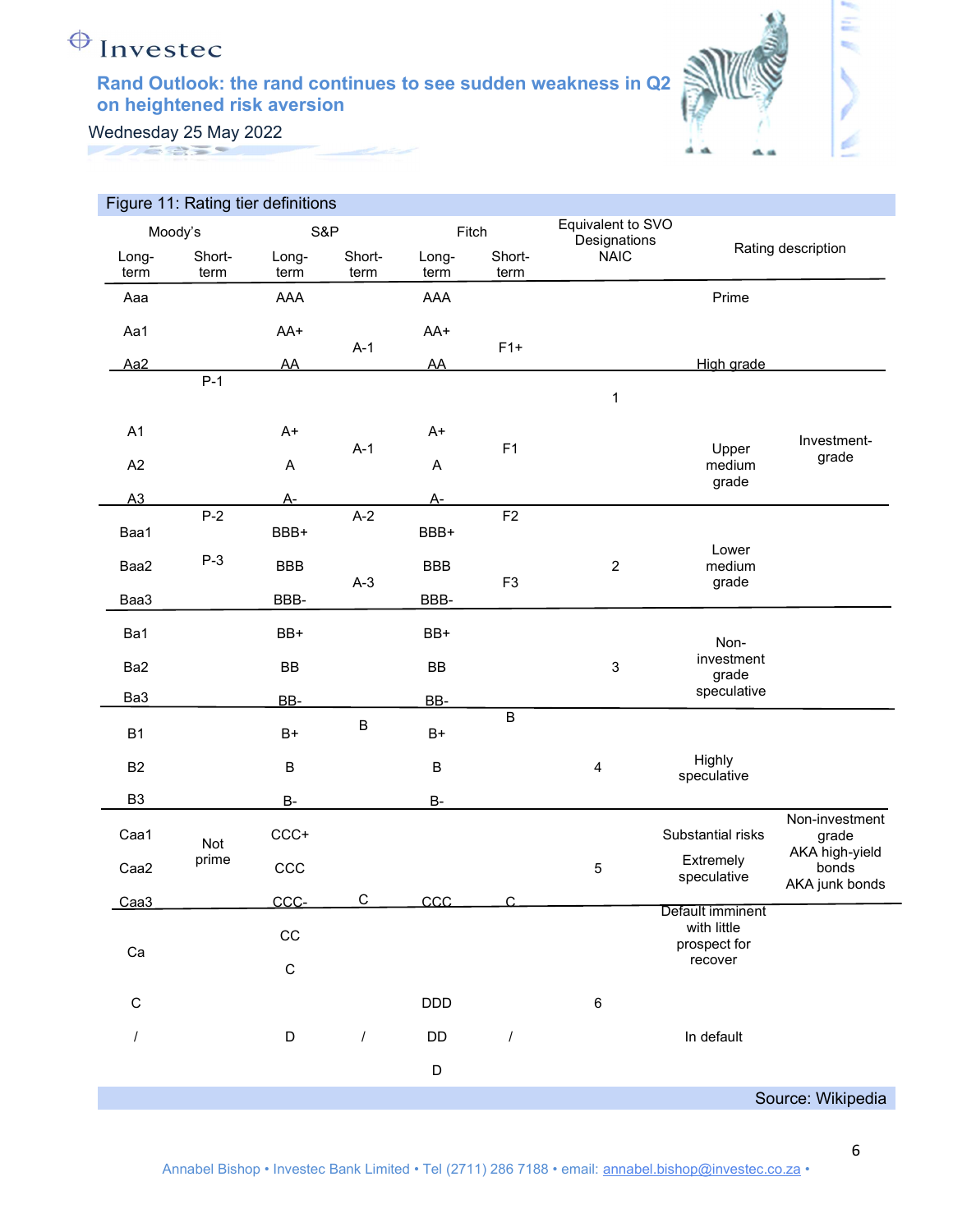# $\bigoplus$  Investec

Rand Outlook: the rand continues to see sudden weakness in Q2 on heightened risk aversion



Wednesday 25 May 2022



Such depreciation of the rand is common when the real interest rate (differential of interest rate less CPI inflation rate here) narrows. The SARB then hiked by 25bp in November 2021, and again in January after the differential reached -2.2% on a 5.9% CPI inflation outcome and the rand reached close to R16.00/USD. The differential eased to -1.7% as CPI inflation dropped to 5.7%, while a 25bp hike in the repo rate in March 2022 kept the differential at -1.7% as inflation retuned to 5.9% y/y. May's 50bp hike however eased the differential to -1.4% supporting rand strength, along with the positive outlook instituted on SA's credit rating in May, and the rand strengthened to R15.65/USD. Movements in the USD have also been instrumental in the domestic currency's trajectory however.

SA risks seeing CPI inflation breaching 6.0% by its June MPC meeting, and this will be a further pressure

| Figure 13: Key official interest rates (%, end quarter) |                 |                       |                             |                 |                                |  |  |  |  |  |  |
|---------------------------------------------------------|-----------------|-----------------------|-----------------------------|-----------------|--------------------------------|--|--|--|--|--|--|
|                                                         | US<br>Fed funds | Eurozone<br>refi rate | Eurozone<br>deposit<br>rate | UK Bank<br>rate | Australia<br>cash rate         |  |  |  |  |  |  |
| Current                                                 | $0.25 - 0.50$   | 0.00                  | $-0.50$                     | 0.75            | 0.10                           |  |  |  |  |  |  |
| 2022                                                    |                 |                       |                             |                 |                                |  |  |  |  |  |  |
| Q1                                                      | $0.25 - 0.50$   | 0.00                  | $-0.50$                     | 0.75            | 0.10                           |  |  |  |  |  |  |
| Q2                                                      | 1.25-1.50       | 0.00                  | $-0.50$                     | 1.00            | 0.50                           |  |  |  |  |  |  |
| Q <sub>3</sub>                                          | 1.75-2.00       | 0.00                  | $-0.25$                     | 1.25            | 1.00                           |  |  |  |  |  |  |
| Q4                                                      | 2.25-2.50       | 0.25                  | 0.00                        | 1.25            | 1.25                           |  |  |  |  |  |  |
| 2023                                                    |                 |                       |                             |                 |                                |  |  |  |  |  |  |
| Q1                                                      | 2.50-2.75       | 0.50                  | 0.25                        | 1.50            | 1.50                           |  |  |  |  |  |  |
| Q2                                                      | 2.50-2.75       | 0.75                  | 0.50                        | 1.50            | 1.50                           |  |  |  |  |  |  |
| Q <sub>3</sub>                                          | 2.50-2.75       | 0.75                  | 0.50                        | 1.50            | 1.50                           |  |  |  |  |  |  |
| Q4                                                      | 2.50-2.75       | 0.75                  | 0.50                        | 1.75            | 1.50                           |  |  |  |  |  |  |
|                                                         |                 |                       |                             |                 | Source: Macrobond, Investec UK |  |  |  |  |  |  |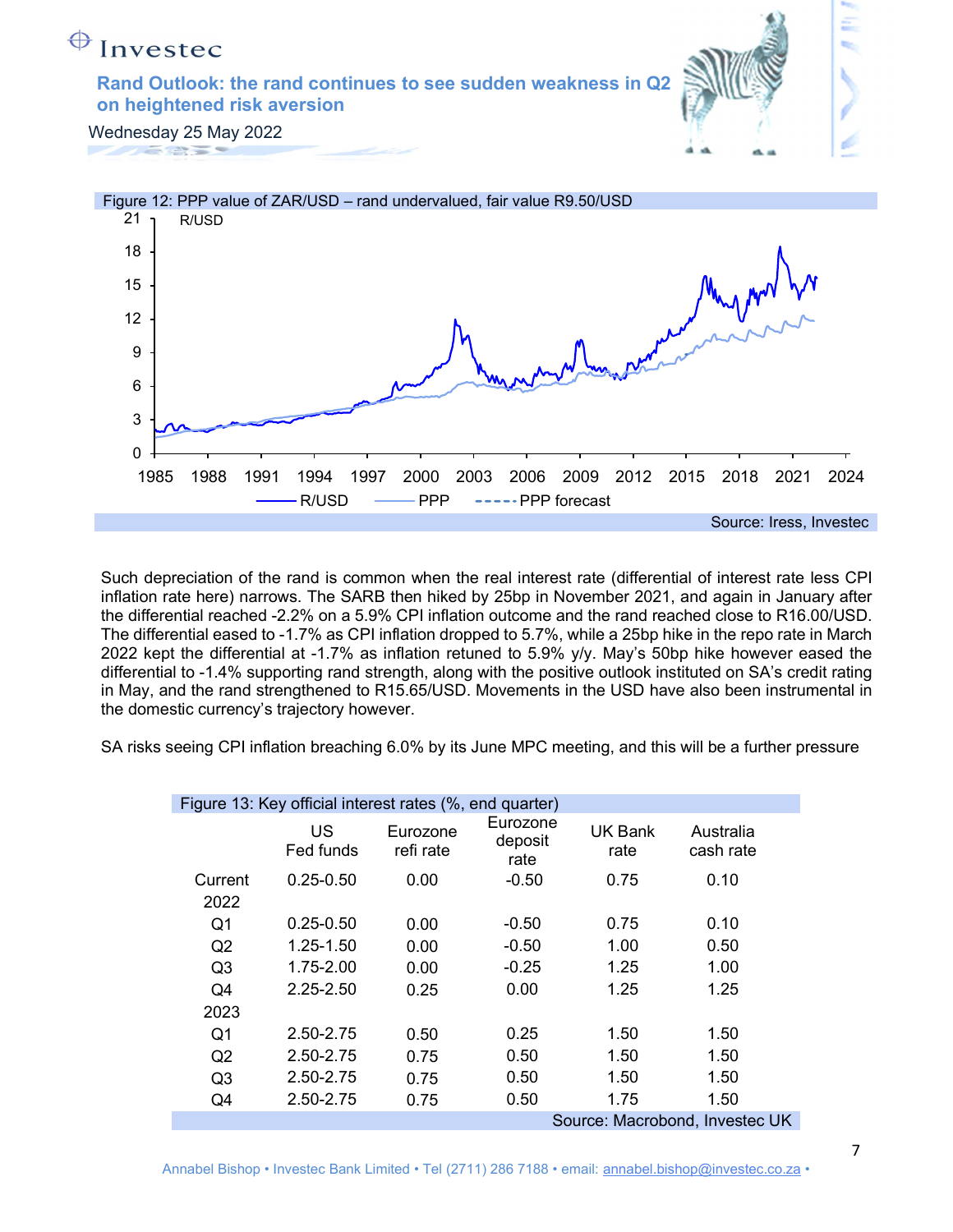# $\bigoplus$  Investec

### Rand Outlook: the rand continues to see sudden weakness in Q2 on heightened risk aversion



Ξ

Wednesday 25 May 2022 **TANGER** 

| Figure 14: Reuters November 2018 Foreign exchange rates poll: USDZAR |             |             |             |                 |  |  |  |  |  |  |  |
|----------------------------------------------------------------------|-------------|-------------|-------------|-----------------|--|--|--|--|--|--|--|
| Release/Effective Date                                               | 31 Nov 2018 | 31 Jan 2019 | 29 Apr 2019 | 31 Oct 2019     |  |  |  |  |  |  |  |
| Median                                                               | 14.50       | 14.56       | 14.67       | 14.50           |  |  |  |  |  |  |  |
| High                                                                 | 15.20       | 15.83       | 16.12       | 16.47           |  |  |  |  |  |  |  |
| LOW                                                                  | 13.66       | 12.00       | 11.50       | 11.00           |  |  |  |  |  |  |  |
| No. of forecasts                                                     | 29          | 34          | 35          | 34              |  |  |  |  |  |  |  |
|                                                                      |             |             |             | Source: Reuters |  |  |  |  |  |  |  |

| Figure 15: Target federal funds rate at year-end (%) |                |                |                |                                    |
|------------------------------------------------------|----------------|----------------|----------------|------------------------------------|
| Midpoint of target range or                          | 2022           | 2023           | 2024           | Longer Run                         |
| target level (%)                                     |                |                |                |                                    |
| 3.750                                                |                |                |                |                                    |
| 3.625                                                |                | $\overline{2}$ | $\overline{2}$ |                                    |
| 3.500                                                |                |                |                |                                    |
| 3.375                                                |                | 1              | $\overline{2}$ |                                    |
| 3.250                                                |                |                |                |                                    |
| 3.125                                                | 1              | $\overline{2}$ | 1              |                                    |
| 3.000                                                |                |                |                | 2                                  |
| 2.875                                                |                | 3              | 3              |                                    |
| 2.750                                                |                |                |                |                                    |
| 2.625                                                | 1              | 3              | $\overline{2}$ |                                    |
| 2.500                                                |                |                |                | 5                                  |
| 2.375                                                | 3              | 4              | 3              |                                    |
| 2.250                                                |                |                | 1              | 6                                  |
| 2.125                                                | $\overline{2}$ | 1              | $\overline{2}$ |                                    |
| 2.000                                                |                |                |                | 1                                  |
| 1.875                                                | 5              |                |                |                                    |
| 1.750                                                |                |                |                |                                    |
| 1.625                                                | 3              |                |                |                                    |
| 1.500                                                |                |                |                |                                    |
| 1.375                                                | 1              |                |                |                                    |
| 1.250                                                |                |                |                |                                    |
|                                                      |                |                |                | Source: Federal Reserve Government |

Figure 16: US interest rate projection from FOMC: March 2022 and Implied Probabilities



Source: Reuters and Federal Reserve Bank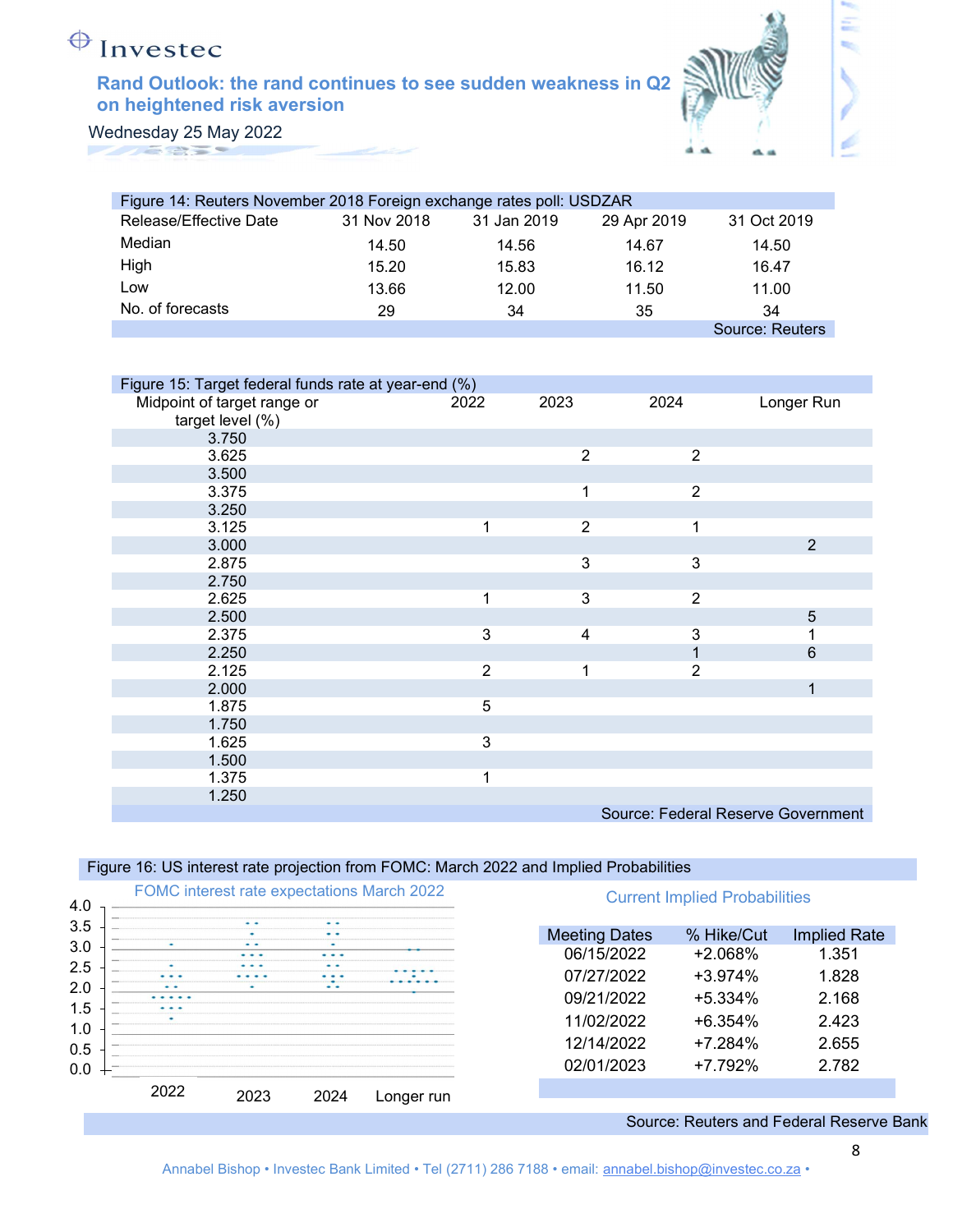



on the rand for it to depreciate.

FOMC members still forecast interest rate hikes in the US in 2022, 2023 and 2024 which would widen the differential between SA and US central bank rates, if SA does not hike in unison. The FOMC minutes will be key and are due for release this evening. Markets will be watching closely for any sign that the US could hike by more than the additional one percent signalled by the FOMC in its dot plot graph and in its recent communications (of two further 50bp hikes). Any indications of more than this would likely cause market risk aversion levels to elevate, placing pressure on the rand to weaken.

2023 sees expectation of a 75bp hike in total, and then for rates to remain unchanged in 2024 – as per the Fed's dot plot chart of the FOMC members assessment of appropriate monetary policy. In the longer term, there is a slight subsidence of the fed funds rate, by about 50bp, anticipated. However, inflationary pressures have proved obdurately high, both globally and in the US (and in SA too). SA's repo rate is currently 4.75% and the SARB expects it to reach 5.25% by year end, another 50bp lift which is below the FOMC's 100bp move, and could see the rand very vulnerable to depreciation as the differential narrows between SA and US interest rates. The FOMC is frontloading its rate hikes in an effort to combat inflation. For all the reasons outlined above the SARB could consequently decide to hike the repo rate by 50bp

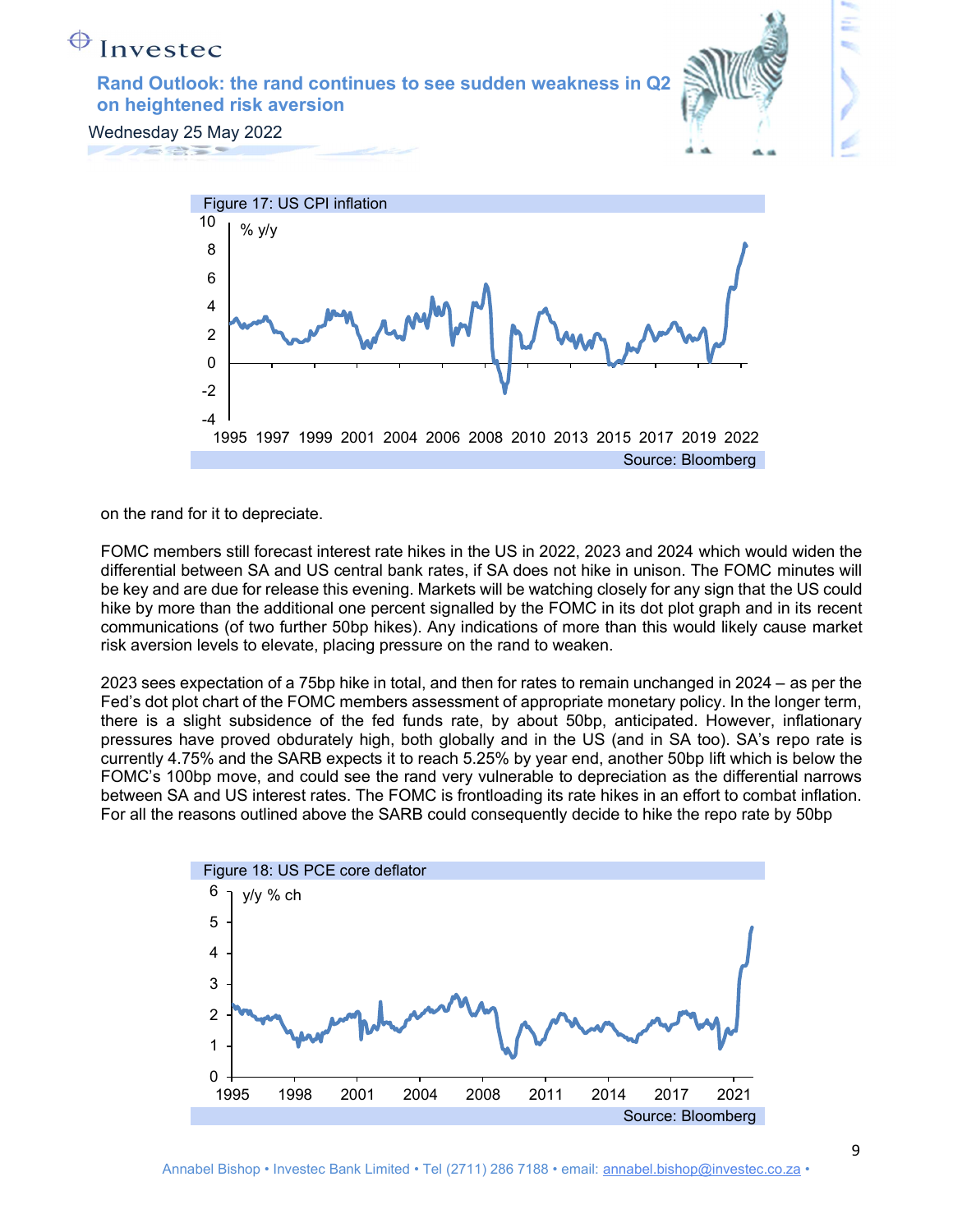



instead at its June MPC meeting versus a 25bp hike (and potentially another 25bp hike in either September or November). That is, South Africa is unlikely to avoid raising its interest rates this year and next, without further material rand weakness. The latest MPC communication from SA's Reserve Bank states "(c)urrent repurchase rate levels reflect an accommodative policy stance through the forecast period, keeping financial conditions supportive of credit demand as the economy continues to recover." This is despite a 1.25% lift in the repo rate, with SARB identifying a neutral level of the repo rate about 2.00% above CPI inflation. As such at 4.25%, well below the current 5.9% y/y inflation rate the repo rate is seen as accommodative of stimulating economic growth.

The SARB adds "(b)etter anchored expectations of future inflation could support lower interest rates, and can be realised by achieving a prudent public debt level, increasing the supply of energy, moderating administered price inflation and keeping wage growth in line with productivity gains. Such steps will enhance the effectiveness of monetary policy and its transmission to the broader economy." The SARB's expects the repo rate will lift by about another 1.00% in 2023 and 50bp in 2024. While this would benefit the rand from a US-SA interest rates differential point of view, and so from this source keep it from depreciating markedly, risks remain from other sources for the domestic currency, which include credit ratings still as SA has not yet achieved fiscal consolidation.

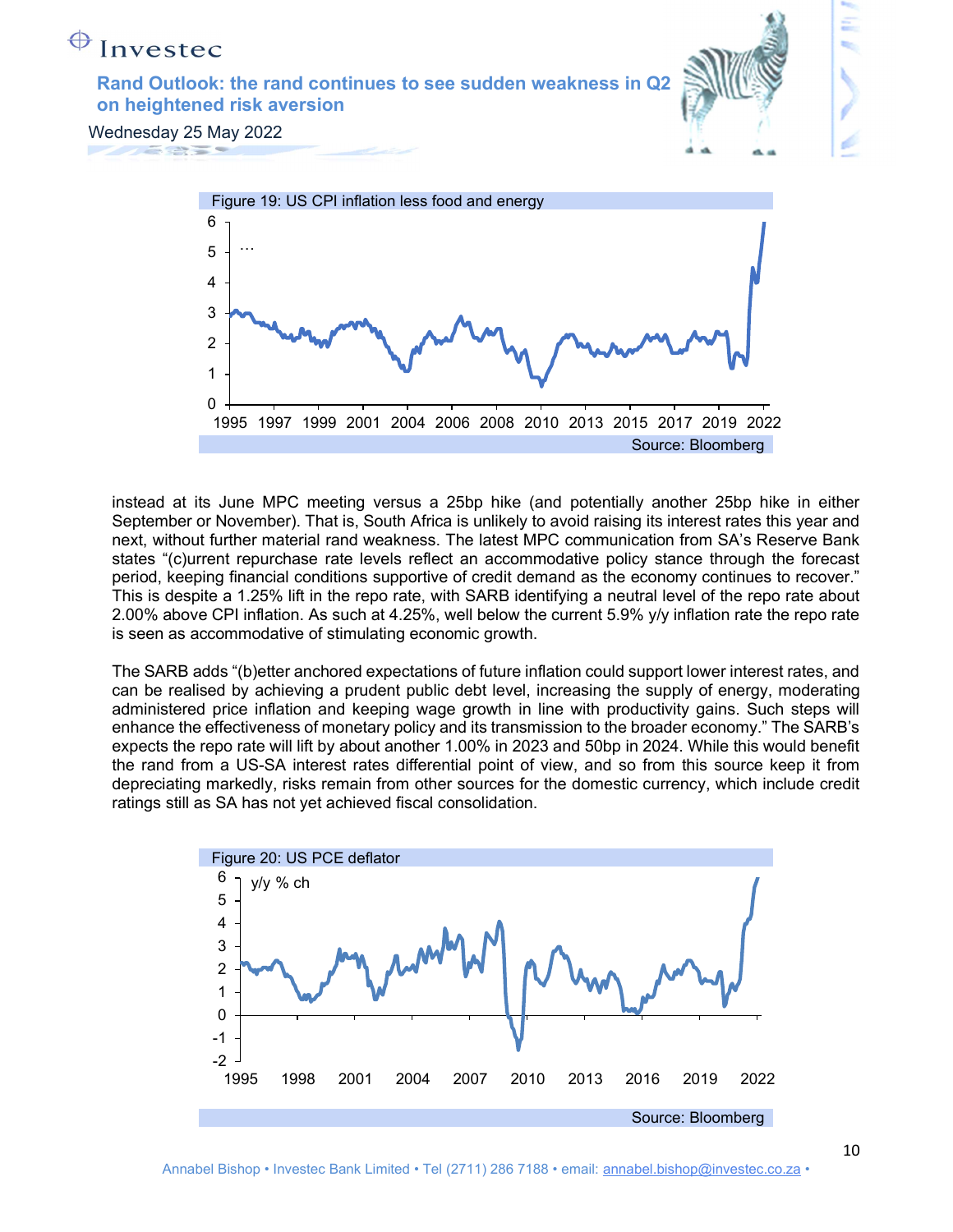

Ξ

Wednesday 25 May 2022



#### Figure 22: Lite Down Case: Exchange Rate forecasts

|                | 2022              |       |       |       |       |       | 2023  |       | 2024  |                                         |       |       |
|----------------|-------------------|-------|-------|-------|-------|-------|-------|-------|-------|-----------------------------------------|-------|-------|
|                | Q <sub>1.22</sub> | Q2.22 | Q3.22 | Q4.22 | Q1.23 | Q2.23 | Q3.23 | Q4.22 | Q1.24 | Q2.24                                   | Q3.24 | Q4.24 |
| USD/ZAR        | 15.25             | 16.00 | 16.65 | 16.90 | 17.00 | 17.50 | 17.60 | 17.50 | 17.20 | 17.00                                   | 16.80 | 17.00 |
| GBP/ZAR        | 20.46             | 20.77 | 23.48 | 24.00 | 24.31 | 25.38 | 25.70 | 25.90 | 25.46 | 25.16                                   | 24.86 | 24.82 |
| EUR/ZAR        | 17.10             | 17.38 | 19.31 | 19.94 | 20.23 | 21.00 | 21.30 | 21.35 | 21.50 | 21.25                                   | 21.00 | 21.25 |
| ZAR/JPY        | 7.63              | 7.73  | 7.15  | 7.10  | 7.06  | 6.86  | 6.82  | 6.86  | 6.86  | 6.76                                    | 6.55  | 6.29  |
| <b>CHFZAR</b>  | 16.51             | 17.07 | 18.10 | 18.57 | 18.48 | 19.02 | 19.13 | 19.02 | 18.90 | 18.68                                   | 18.46 | 18.68 |
| <b>AUDZAR</b>  | 11.13             | 11.46 | 12.32 | 12.68 | 12.75 | 13.13 | 13.20 | 13.13 | 13.42 | 13.26                                   | 13.10 | 13.26 |
| <b>GBP/USD</b> | 1.34              | 1.39  | 1.41  | 1.42  | 1.43  | 1.45  | 1.46  | 1.48  | 1.48  | 1.48                                    | 1.48  | 1.46  |
| EUR/USD        | 1.12              | 1.15  | 1.16  | 1.18  | 1.19  | 1.20  | 1.21  | 1.22  | 1.25  | 1.25                                    | 1.25  | 1.25  |
| USD/JPY        | 116               | 118   | 119   | 120   | 120   | 120   | 120   | 120   | 118   | 115                                     | 110   | 107   |
|                |                   |       |       |       |       |       |       |       |       | Note: averages, Source: Investec, Iress |       |       |

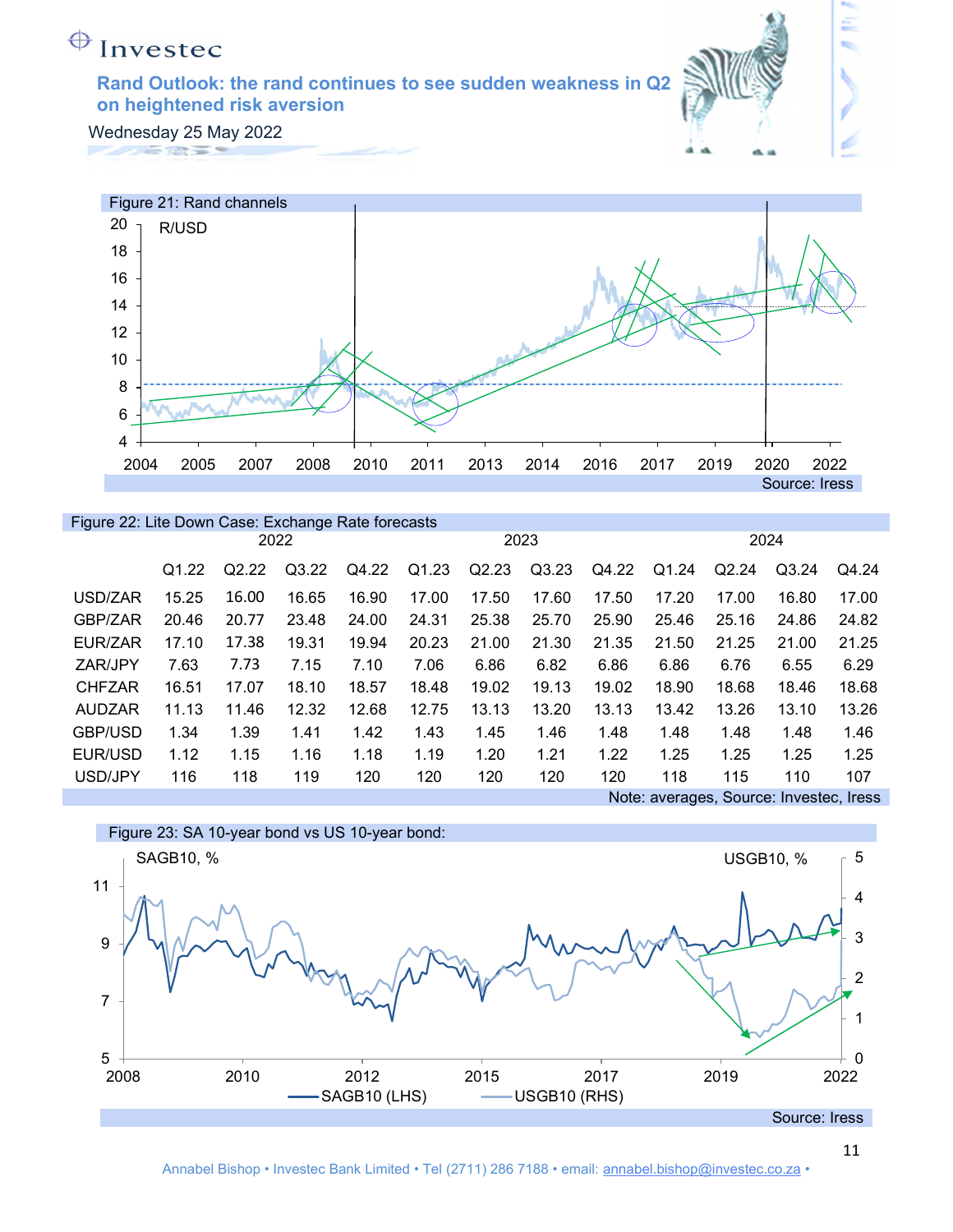

Ξ

Wednesday 25 May 2022 **TANGER** 

| Figure 24: Exchange rate history and forecast: annual averages |       |       |       |       |       |       |       |                         |       |
|----------------------------------------------------------------|-------|-------|-------|-------|-------|-------|-------|-------------------------|-------|
|                                                                | 2018  | 2019  | 2020  | 2021  | 2022  | 2023  | 2024  | 2025                    | 2026  |
| <b>EURUSD</b>                                                  | 1.18  | 1.12  | 1.14  | 1.19  | 1.09  | 1.13  | 1.22  | 1.25                    | 1.25  |
| <b>EURGBP</b>                                                  | 0.88  | 0.88  | 0.89  | 0.86  | 0.83  | 0.84  | 0.85  | 0.87                    | 0.87  |
| <b>GBPEUR</b>                                                  | 1.13  | 1.14  | 1.13  | 1.16  | 1.20  | 1.19  | 1.18  | 1.15                    | 1.14  |
| <b>GBPUSD</b>                                                  | 1.33  | 1.28  | 1.28  | 1.38  | 1.31  | 1.35  | 1.44  | 1.44                    | 1.43  |
|                                                                |       |       |       |       |       |       |       |                         |       |
|                                                                |       |       |       |       |       |       |       |                         |       |
| <b>USDJPY</b>                                                  | 110   | 109   | 107   | 110   | 122   | 121   | 113   | 107                     | 107   |
| <b>EURJPY</b>                                                  | 130   | 122   | 122   | 130   | 134   | 136   | 137   | 134                     | 134   |
| <b>GBPJPY</b>                                                  | 147   | 139   | 137   | 151   | 160   | 163   | 161   | 154                     | 153   |
|                                                                |       |       |       |       |       |       |       |                         |       |
| <b>EURCHF</b>                                                  | 1.16  | 1.11  | 1.07  | 1.09  | 1.04  | 1.09  | 1.11  | 1.14                    | 1.14  |
| <b>USDCHF</b>                                                  | 0.98  | 0.99  | 0.94  | 0.92  | 0.95  | 0.96  | 0.92  | 0.91                    | 0.91  |
| <b>GBPCHF</b>                                                  | 1.31  | 1.27  | 1.20  | 1.26  | 1.25  | 1.30  | 1.31  | 1.31                    | 1.30  |
|                                                                |       |       |       |       |       |       |       |                         |       |
| <b>AUDUSD</b>                                                  | 0.75  | 0.70  | 0.69  | 0.75  | 0.74  | 0.79  | 0.78  | 0.78                    | 0.78  |
| <b>EURAUD</b>                                                  | 1.58  | 1.61  | 1.66  | 1.58  | 1.48  | 1.43  | 1.56  | 1.60                    | 1.60  |
| <b>AUDJPY</b>                                                  | 83    | 76    | 74    | 82    | 91    | 96    | 88    | 83                      | 83    |
| <b>GBPAUD</b>                                                  | 1.79  | 1.84  | 1.86  | 1.83  | 1.77  | 1.71  | 1.84  | 1.85                    | 1.83  |
|                                                                |       |       |       |       |       |       |       |                         |       |
|                                                                |       |       |       |       |       |       |       |                         |       |
| <b>ZARUSD</b>                                                  | 13.24 | 14.44 | 16.46 | 14.79 | 15.50 | 15.58 | 15.80 | 16.03                   | 16.13 |
| <b>ZARGBP</b>                                                  | 17.64 | 18.44 | 21.10 | 20.34 | 20.30 | 21.05 | 22.68 | 23.12                   | 23.06 |
| <b>ZAREUR</b>                                                  | 15.61 | 16.17 | 18.77 | 17.49 | 16.93 | 17.62 | 19.20 | 20.03                   | 20.16 |
| <b>JPYZAR</b>                                                  | 8.38  | 7.55  | 6.52  | 7.43  | 7.89  | 7.75  | 7.13  | 6.68                    | 6.64  |
| <b>ZARCHF</b>                                                  | 13.53 | 14.54 | 17.54 | 16.18 | 16.26 | 16.15 | 17.27 | 17.61                   | 17.72 |
| <b>ZARAUD</b>                                                  | 9.88  | 10.04 | 11.35 | 11.11 | 11.47 | 12.35 | 12.32 | 12.50                   | 12.58 |
|                                                                |       |       |       |       |       |       |       | Source: IRESS, Investec |       |

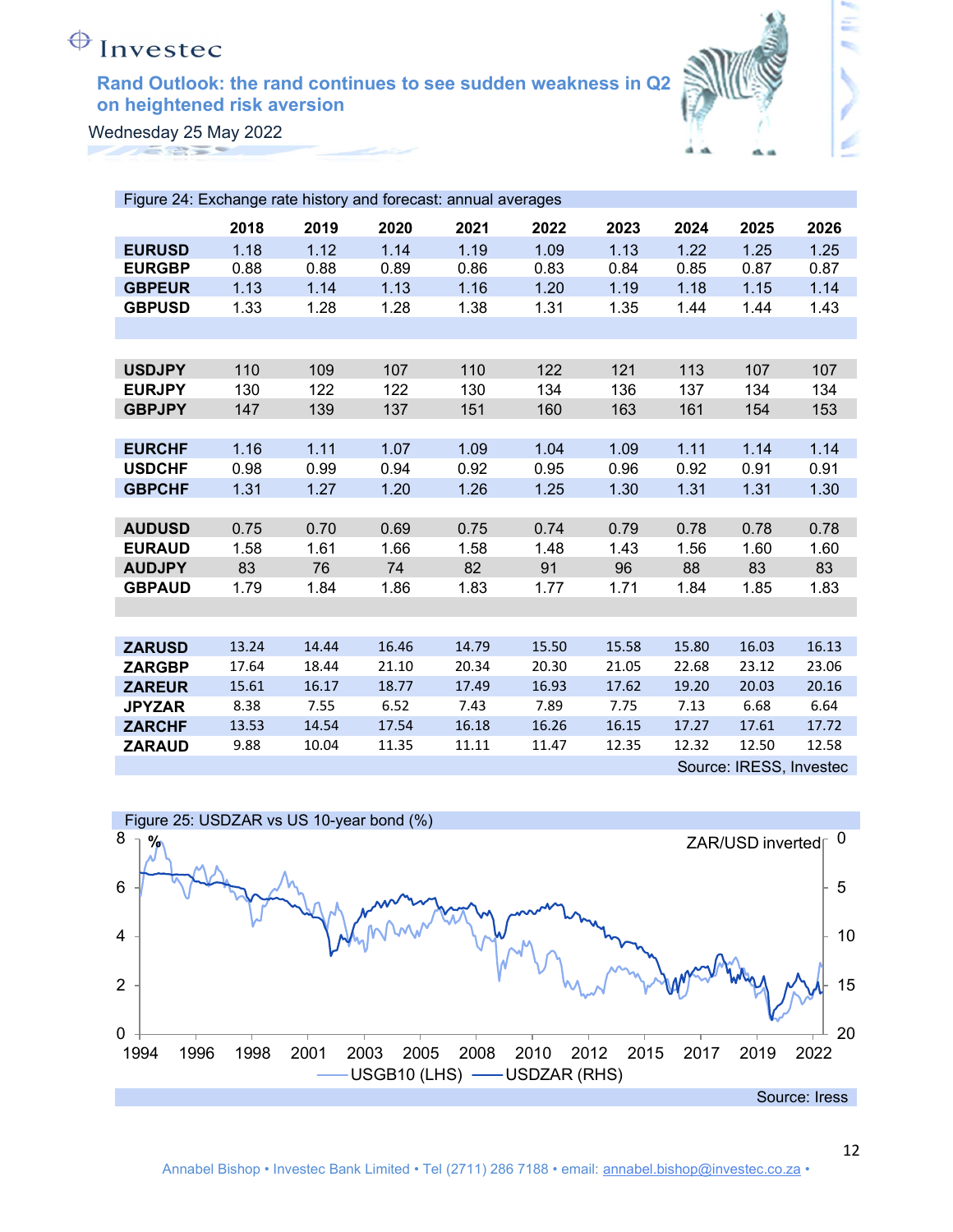

έ

Wednesday 25 May 2022 **ANGELS** 

| Figure 26: Exchange rate history and forecast: quarterly averages |       |       |       |       |       |       |       |       |       |       |       |       |
|-------------------------------------------------------------------|-------|-------|-------|-------|-------|-------|-------|-------|-------|-------|-------|-------|
|                                                                   | 2021  |       |       |       | 2022  |       |       |       | 2023  |       |       |       |
|                                                                   | Q1.21 | Q2.21 | Q3.21 | Q4.21 | Q1.22 | Q2.22 | Q3.22 | Q4.22 | Q1.23 | Q2.23 | Q3.22 | Q4.23 |
| <b>EURUSD</b>                                                     | 1.21  | 1.21  | 1.18  | 1.14  | 1.14  | 1.15  | 1.16  | 1.19  | 1.21  | 1.23  | 1.25  | 1.25  |
| <b>EURGBP</b>                                                     | 0.88  | 0.86  | 0.86  | 0.85  | 0.83  | 0.82  | 0.81  | 0.81  | 0.82  | 0.83  | 0.82  | 0.82  |
| <b>GBPEUR</b>                                                     | 1.14  | 1.16  | 1.17  | 1.18  | 1.20  | 1.22  | 1.24  | 1.24  | 1.22  | 1.21  | 1.22  | 1.22  |
| <b>GBPUSD</b>                                                     | 1.38  | 1.40  | 1.38  | 1.35  | 1.37  | 1.40  | 1.44  | 1.47  | 1.48  | 1.49  | 1.52  | 1.53  |
|                                                                   |       |       |       |       |       |       |       |       |       |       |       |       |
|                                                                   |       |       |       |       |       |       |       |       |       |       |       |       |
| <b>USDJPY</b>                                                     | 106   | 109   | 110   | 114   | 116   | 118   | 119   | 120   | 120   | 120   | 120   | 120   |
| <b>EURJPY</b>                                                     | 128   | 132   | 130   | 130   | 132   | 136   | 138   | 143   | 145   | 148   | 150   | 150   |
| <b>GBPJPY</b>                                                     | 146   | 153   | 152   | 153   | 159   | 165   | 171   | 176   | 178   | 179   | 182   | 184   |
|                                                                   |       |       |       |       |       |       |       |       |       |       |       |       |
| <b>EURCHF</b>                                                     | 1.10  | 1.10  | 1.08  | 1.05  | 1.04  | 1.06  | 1.07  | 1.08  | 1.09  | 1.11  | 1.13  | 1.13  |
| <b>USDCHF</b>                                                     | 0.91  | 0.91  | 0.92  | 0.92  | 0.91  | 0.92  | 0.92  | 0.91  | 0.90  | 0.90  | 0.90  | 0.90  |
| <b>GBPCHF</b>                                                     | 1.26  | 1.28  | 1.27  | 1.24  | 1.25  | 1.29  | 1.32  | 1.34  | 1.33  | 1.34  | 1.37  | 1.38  |
|                                                                   |       |       |       |       |       |       |       |       |       |       |       |       |
| <b>AUDUSD</b>                                                     | 0.77  | 0.77  | 0.73  | 0.73  | 0.73  | 0.74  | 0.76  | 0.77  | 0.77  | 0.77  | 0.77  | 0.77  |
| <b>EURAUD</b>                                                     | 1.57  | 1.57  | 1.60  | 1.57  | 1.56  | 1.55  | 1.53  | 1.55  | 1.57  | 1.60  | 1.62  | 1.62  |
| <b>AUDJPY</b>                                                     | 82    | 84    | 81    | 83    | 85    | 87    | 90    | 92    | 92    | 92    | 92    | 92    |
| <b>GBPAUD</b>                                                     | 1.79  | 1.82  | 1.88  | 1.85  | 1.88  | 1.89  | 1.89  | 1.91  | 1.92  | 1.94  | 1.97  | 1.99  |
|                                                                   |       |       |       |       |       |       |       |       |       |       |       |       |
|                                                                   |       |       |       |       |       |       |       |       |       |       |       |       |
| <b>ZARUSD</b>                                                     | 14.13 | 14.64 | 15.44 | 15.21 | 15.60 | 15.80 | 15.40 | 14.13 | 15.50 | 15.90 | 16.30 | 15.80 |
| <b>ZARGBP</b>                                                     | 19.75 | 20.18 | 20.82 | 20.40 | 20.25 | 20.38 | 20.17 | 19.75 | 15.20 | 15.60 | 16.00 | 15.50 |
| <b>ZAREUR</b>                                                     | 17.03 | 17.26 | 17.66 | 17.07 | 16.94 | 16.91 | 16.79 | 17.03 | 20.22 | 21.06 | 21.76 | 21.16 |
| <b>JPYZAR</b>                                                     | 7.75  | 7.52  | 7.37  | 7.65  | 7.93  | 7.94  | 8.05  | 7.75  | 16.87 | 17.63 | 18.24 | 17.75 |
| <b>ZARCHF</b>                                                     | 15.51 | 15.95 | 16.75 | 16.47 | 16.46 | 16.26 | 15.84 | 15.51 | 8.03  | 7.72  | 7.50  | 7.74  |
| <b>ZARAUD</b>                                                     | 10.88 | 10.76 | 11.25 | 11.02 | 11.47 | 11.61 | 11.78 | 10.88 | 15.69 | 16.17 | 16.58 | 16.13 |

Source: Iress, Investec

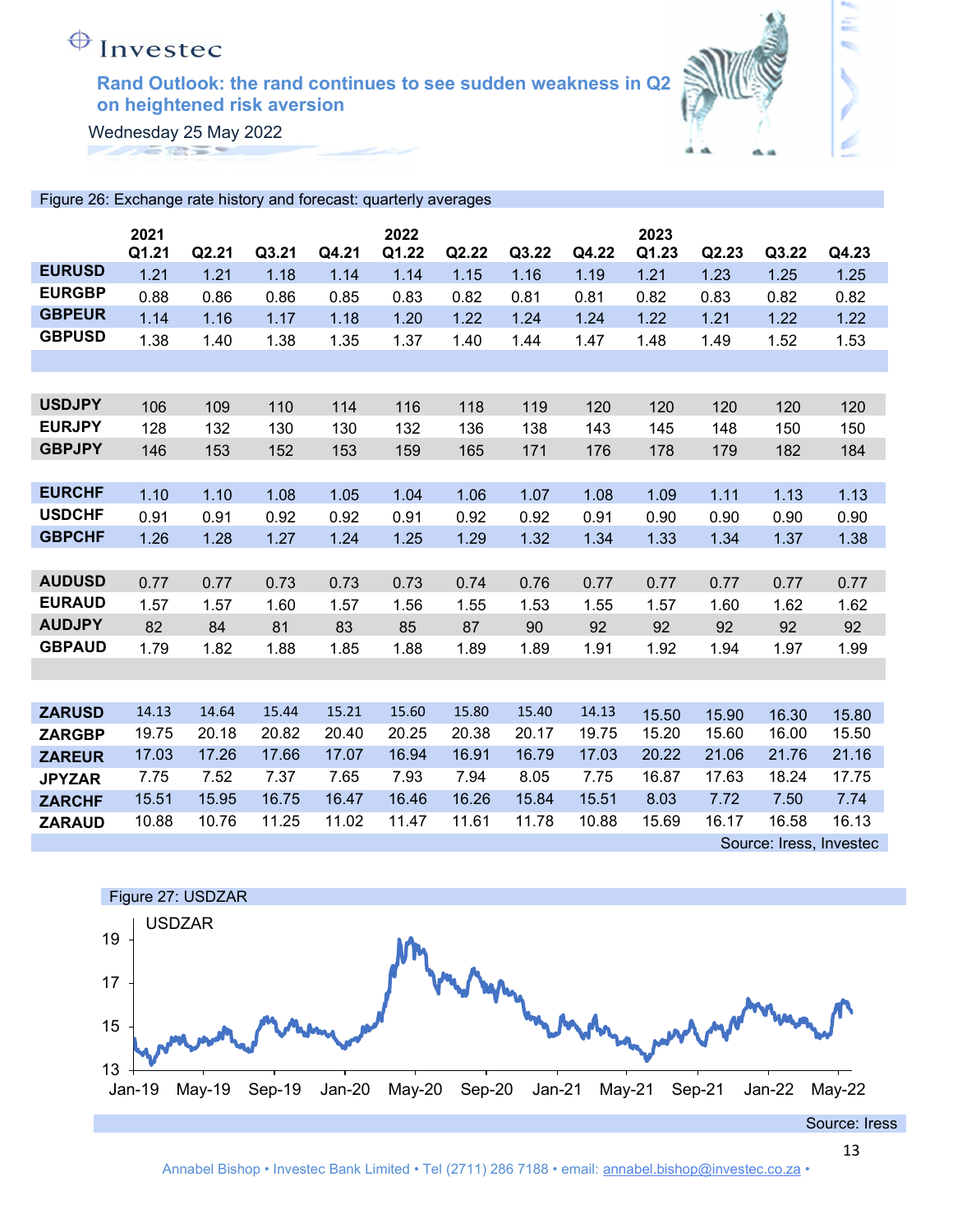

Ξ

Wednesday 25 May 2022 **ANGELS** 

| Figure 28: Exchange rate history and forecast: quarterly averages |       |       |       |       |       |       |       |       |       |       |                         |       |
|-------------------------------------------------------------------|-------|-------|-------|-------|-------|-------|-------|-------|-------|-------|-------------------------|-------|
|                                                                   |       |       | 2024  |       |       |       | 2025  |       |       |       | 2026                    |       |
|                                                                   | Q1.24 | Q2.24 | Q3.24 | Q4.24 | Q1.25 | Q2.25 | Q3.25 | Q4.25 | Q1.26 | Q2.26 | Q3.26                   | Q4.26 |
| <b>EURUSD</b>                                                     | 1.18  | 1.20  | 1.23  | 1.25  | 1.25  | 1.25  | 1.25  | 1.25  | 1.25  | 1.25  | 1.25                    | 1.25  |
| <b>EURGBP</b>                                                     | 0.84  | 0.84  | 0.85  | 0.86  | 0.86  | 0.86  | 0.87  | 0.87  | 0.87  | 0.87  | 0.87                    | 0.87  |
| <b>GBPEUR</b>                                                     | 1.19  | 1.19  | 1.18  | 1.17  | 1.17  | 1.16  | 1.14  | 1.14  | 1.14  | 1.14  | 1.14                    | 1.14  |
| <b>GBPUSD</b>                                                     | 1.40  | 1.43  | 1.45  | 1.46  | 1.46  | 1.45  | 1.43  | 1.43  | 1.43  | 1.43  | 1.43                    | 1.43  |
|                                                                   |       |       |       |       |       |       |       |       |       |       |                         |       |
|                                                                   |       |       |       |       |       |       |       |       |       |       |                         |       |
|                                                                   |       |       |       |       |       |       |       |       |       |       |                         |       |
| <b>USDJPY</b>                                                     | 118   | 115   | 110   | 107   | 107   | 107   | 107   | 107   | 107   | 107   | 107                     | 107   |
| <b>EURJPY</b>                                                     | 139   | 138   | 135   | 134   | 134   | 134   | 134   | 134   | 134   | 134   | 134                     | 134   |
| <b>GBPJPY</b>                                                     | 165   | 164   | 160   | 156   | 156   | 155   | 153   | 153   | 153   | 153   | 153                     | 153   |
|                                                                   |       |       |       |       |       |       |       |       |       |       |                         |       |
|                                                                   |       |       |       |       |       |       |       |       |       |       |                         |       |
| <b>EURCHF</b>                                                     | 1.10  | 1.09  | 1.12  | 1.14  | 1.14  | 1.14  | 1.14  | 1.14  | 1.14  | 1.14  | 1.14                    | 1.14  |
| <b>USDCHF</b>                                                     | 0.93  | 0.91  | 0.91  | 0.91  | 0.91  | 0.91  | 0.91  | 0.91  | 0.91  | 0.91  | 0.91                    | 0.91  |
| <b>GBPCHF</b>                                                     | 1.30  | 1.30  | 1.32  | 1.33  | 1.33  | 1.32  | 1.30  | 1.30  | 1.30  | 1.30  | 1.30                    | 1.30  |
|                                                                   |       |       |       |       |       |       |       |       |       |       |                         |       |
|                                                                   |       |       |       |       |       |       |       |       |       |       |                         |       |
| <b>AUDUSD</b>                                                     | 0.78  | 0.78  | 0.78  | 0.78  | 0.78  | 0.78  | 0.78  | 0.78  | 0.78  | 0.78  | 0.78                    | 0.78  |
| <b>EURAUD</b>                                                     | 1.51  | 1.54  | 1.58  | 1.60  | 1.60  | 1.60  | 1.60  | 1.60  | 1.60  | 1.60  | 1.60                    | 1.60  |
| <b>AUDJPY</b>                                                     | 92    | 90    | 86    | 83    | 83    | 83    | 83    | 83    | 83    | 83    | 83                      | 83    |
| <b>GBPAUD</b>                                                     | 1.79  | 1.83  | 1.86  | 1.87  | 1.87  | 1.86  | 1.83  | 1.83  | 1.83  | 1.83  | 1.83                    | 1.83  |
|                                                                   |       |       |       |       |       |       |       |       |       |       |                         |       |
|                                                                   |       |       |       |       |       |       |       |       |       |       |                         |       |
| <b>ZARUSD</b>                                                     | 15.30 | 15.80 | 16.30 | 15.80 | 15.70 | 16.40 | 16.10 | 15.90 | 15.80 | 16.50 | 16.20                   | 16.00 |
| <b>ZARGBP</b>                                                     | 21.42 | 22.59 | 23.64 | 23.07 | 22.92 | 23.78 | 23.02 | 22.74 | 22.59 | 23.60 | 23.17                   | 22.88 |
| <b>ZAREUR</b>                                                     | 18.05 | 18.96 | 20.05 | 19.75 | 19.63 | 20.50 | 20.13 | 19.88 | 19.75 | 20.63 | 20.25                   | 20.00 |
| <b>JPYZAR</b>                                                     | 7.71  | 7.28  | 6.75  | 6.77  | 6.82  | 6.52  | 6.65  | 6.73  | 6.77  | 6.48  | 6.60                    | 6.69  |
| <b>ZARCHF</b>                                                     | 16.45 | 17.36 | 17.91 | 17.36 | 17.25 | 18.02 | 17.69 | 17.47 | 17.36 | 18.13 | 17.80                   | 17.58 |
| <b>ZARAUD</b>                                                     | 11.93 | 12.32 | 12.71 | 12.32 | 12.25 | 12.79 | 12.56 | 12.40 | 12.32 | 12.87 | 12.64                   | 12.48 |
|                                                                   |       |       |       |       |       |       |       |       |       |       | Source: IRESS, Investec |       |

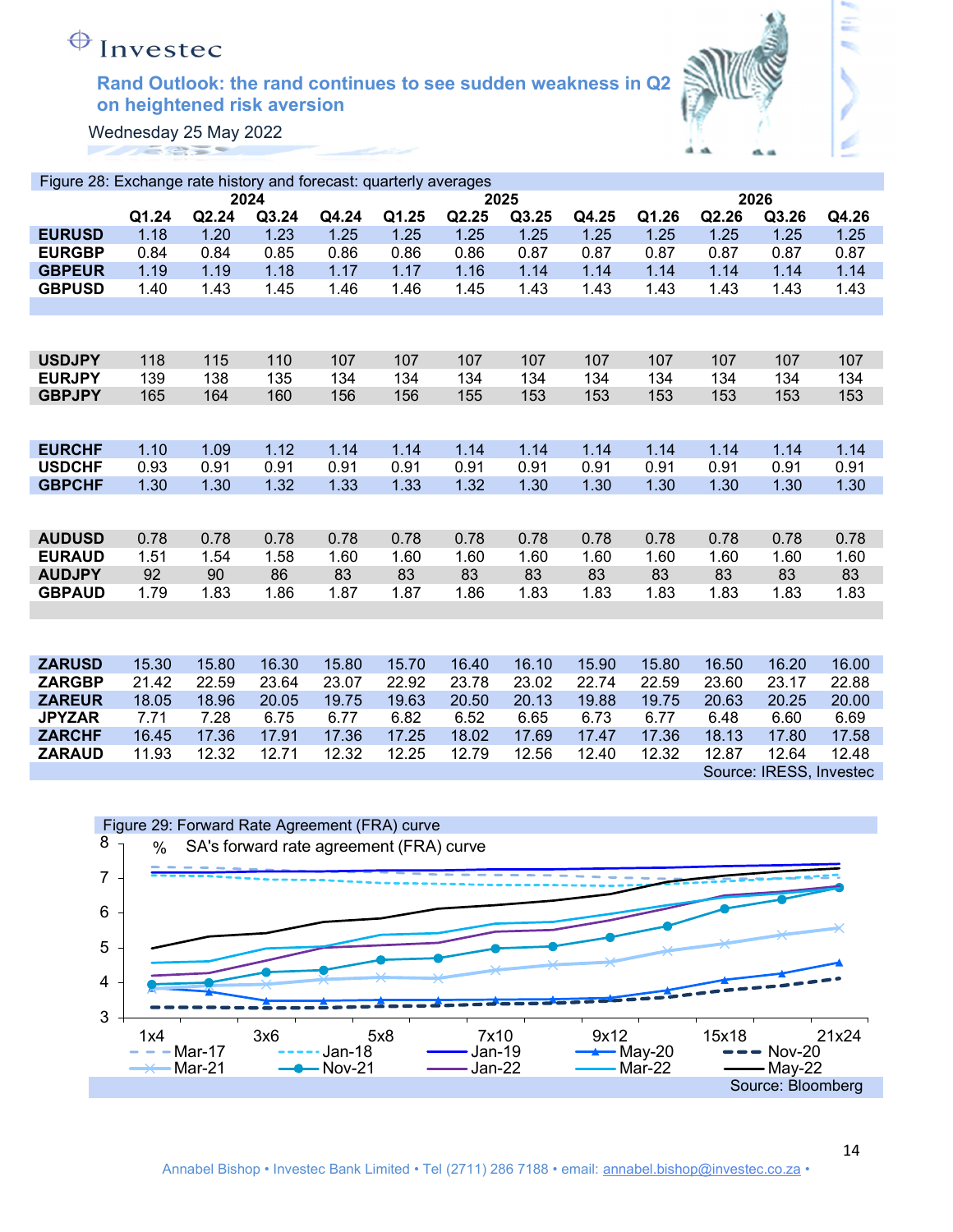Wednesday 25 May 2022 

| Figure 30: Severe Down Case: Exchange Rate forecasts |                   |       |       |       |                   |       |       |       |       |                                         |       |       |
|------------------------------------------------------|-------------------|-------|-------|-------|-------------------|-------|-------|-------|-------|-----------------------------------------|-------|-------|
|                                                      |                   |       | 2022  |       |                   |       | 2023  |       | 2024  |                                         |       |       |
|                                                      | Q <sub>1.22</sub> | Q2.22 | Q3.22 | Q4.22 | Q <sub>1.23</sub> | Q2.23 | Q3.23 | Q4.22 | Q1.24 | Q2.24                                   | Q3.24 | Q4.24 |
| USD/ZAR                                              | 15.25             | 16.80 | 17.50 | 18.00 | 18.50             | 18.70 | 19.20 | 19.55 | 19.70 | 19.75                                   | 19.85 | 19.80 |
| GBP/ZAR                                              | 20.46             | 23.35 | 24.68 | 25.56 | 26.46             | 27.12 | 28.03 | 28.93 | 29.16 | 29.23                                   | 29.38 | 28.91 |
| EUR/ZAR                                              | 17.10             | 19.32 | 20.30 | 21.24 | 22.02             | 22.44 | 23.23 | 23.85 | 24.63 | 24.69                                   | 24.81 | 24.75 |
| ZAR/JPY                                              | 7.63              | 7.02  | 6.80  | 6.67  | 6.49              | 6.42  | 6.25  | 6.14  | 5.99  | 5.82                                    | 5.54  | 5.40  |
| <b>CHFZAR</b>                                        | 16.51             | 18.26 | 19.02 | 19.78 | 20.11             | 20.33 | 20.87 | 21.25 | 21.65 | 21.70                                   | 21.81 | 21.76 |
| <b>AUDZAR</b>                                        | 11.13             | 12.26 | 12.95 | 13.50 | 13.88             | 14.03 | 14.40 | 14.66 | 15.37 | 15.41                                   | 15.48 | 15.44 |
| GBP/USD                                              | 1.34              | 1.39  | 1.41  | 1.42  | 1.43              | 1.45  | 1.46  | 1.48  | 1.48  | 1.48                                    | 1.48  | 1.46  |
| EUR/USD                                              | 1.12              | 1.15  | 1.16  | 1.18  | 1.19              | 1.20  | 1.21  | 1.22  | 1.25  | 1.25                                    | 1.25  | 1.25  |
| USD/JPY                                              | 116               | 118   | 119   | 120   | 120               | 120   | 120   | 120   | 118   | 115                                     | 110   | 107   |
|                                                      |                   |       |       |       |                   |       |       |       |       | Note: averages, Source: Investec, Iress |       |       |

|                | Figure 31: Up Case: Exchange Rate forecasts |       |       |       |       |       |       |       |       |                                        |       |       |
|----------------|---------------------------------------------|-------|-------|-------|-------|-------|-------|-------|-------|----------------------------------------|-------|-------|
|                |                                             |       | 2022  |       |       |       | 2023  |       | 2024  |                                        |       |       |
|                | Q1.22                                       | Q2.22 | Q3.22 | Q4.22 | Q1.23 | Q2.23 | Q3.23 | Q4.22 | Q1.24 | Q2.24                                  | Q3.24 | Q4.24 |
| USD/ZAR        | 15.25                                       | 14.50 | 15.00 | 14.90 | 14.90 | 14.70 | 14.60 | 14.50 | 14.50 | 14.40                                  | 14.40 | 14.30 |
| GBP/ZAR        | 20.46                                       | 20.16 | 21.15 | 21.16 | 21.31 | 21.32 | 21.32 | 21.46 | 21.46 | 21.31                                  | 21.31 | 20.88 |
| EUR/ZAR        | 17.10                                       | 16.68 | 17.40 | 17.58 | 17.73 | 17.64 | 17.67 | 17.69 | 18.13 | 18.00                                  | 18.00 | 17.88 |
| ZAR/JPY        | 7.63                                        | 8.14  | 7.93  | 8.05  | 8.05  | 8.16  | 8.22  | 8.28  | 8.14  | 7.99                                   | 7.64  | 7.48  |
| <b>CHFZAR</b>  | 16.51                                       | 15.76 | 16.30 | 16.37 | 16.20 | 15.98 | 15.87 | 15.76 | 15.93 | 15.82                                  | 15.82 | 15.71 |
| <b>AUDZAR</b>  | 11.13                                       | 10.59 | 11.10 | 11.18 | 11.18 | 11.03 | 10.95 | 10.88 | 11.31 | 11.23                                  | 11.23 | 11.15 |
| <b>GBP/USD</b> | 1.34                                        | 1.39  | 1.41  | 1.42  | 1.43  | 1.45  | 1.46  | 1.48  | 1.48  | 1.48                                   | 1.48  | 1.46  |
| EUR/USD        | 1.12                                        | 1.15  | 1.16  | 1.18  | 1.19  | 1.20  | 1.21  | 1.22  | 1.25  | 1.25                                   | 1.25  | 1.25  |
| USD/JPY        | 116                                         | 118   | 119   | 120   | 120   | 120   | 120   | 120   | 118   | 115                                    | 110   | 107   |
|                |                                             |       |       |       |       |       |       |       |       | Note averages, Source: Investec, Iress |       |       |

| Figure 32: Extreme Up Case: Exchange Rate forecasts |                                          |                   |       |       |       |       |       |       |           |       |       |       |
|-----------------------------------------------------|------------------------------------------|-------------------|-------|-------|-------|-------|-------|-------|-----------|-------|-------|-------|
|                                                     | 2022                                     |                   |       |       | 2023  |       |       |       | 2024      |       |       |       |
|                                                     | Q <sub>1.22</sub>                        | Q <sub>2.22</sub> | Q3.22 | Q4.22 | Q1.23 | Q2.23 | Q3.23 | Q4.22 | .24<br>Q1 | Q2.24 | Q3.24 | Q4.24 |
| USD/ZAR                                             | 15.25                                    | 14.00             | 13.80 | 13.70 | 13.60 | 13.40 | 13.30 | 13.10 | 12.90     | 12.80 | 12.60 | 12.30 |
| GBP/ZAR                                             | 20.46                                    | 19.46             | 19.46 | 19.45 | 19.45 | 19.43 | 19.42 | 19.39 | 19.09     | 18.94 | 18.65 | 17.96 |
| EUR/ZAR                                             | 17.10                                    | 16.10             | 16.01 | 16.17 | 16.18 | 16.08 | 16.09 | 15.98 | 16.13     | 16.00 | 15.75 | 15.38 |
| ZAR/JPY                                             | 7.63                                     | 8.43              | 8.62  | 8.76  | 8.82  | 8.96  | 9.02  | 9.16  | 9.15      | 8.98  | 8.73  | 8.70  |
| <b>CHFZAR</b>                                       | 16.51                                    | 15.22             | 15.00 | 15.05 | 14.78 | 14.57 | 14.46 | 14.24 | 14.18     | 14.07 | 13.85 | 13.52 |
| AUDZAR                                              | 11.13                                    | 10.22             | 10.21 | 10.28 | 10.20 | 10.05 | 9.98  | 9.83  | 10.06     | 9.98  | 9.83  | 9.59  |
| <b>GBP/USD</b>                                      | 1.34                                     | 1.39              | 1.41  | 1.42  | 1.43  | 1.45  | 1.46  | 1.48  | 1.48      | 1.48  | 1.48  | 1.46  |
| EUR/USD                                             | 1.12                                     | 1.15              | 1.16  | 1.18  | 1.19  | 1.20  | 1.21  | 1.22  | 1.25      | 1.25  | 1.25  | 1.25  |
| USD/JPY                                             | 116                                      | 118               | 119   | 120   | 120   | 120   | 120   | 120   | 118       | 115   | 110   | 107   |
|                                                     | Causeau Inventor Irona<br>Nator overages |                   |       |       |       |       |       |       |           |       |       |       |

Note: averages, Source: Investec, Iress

έ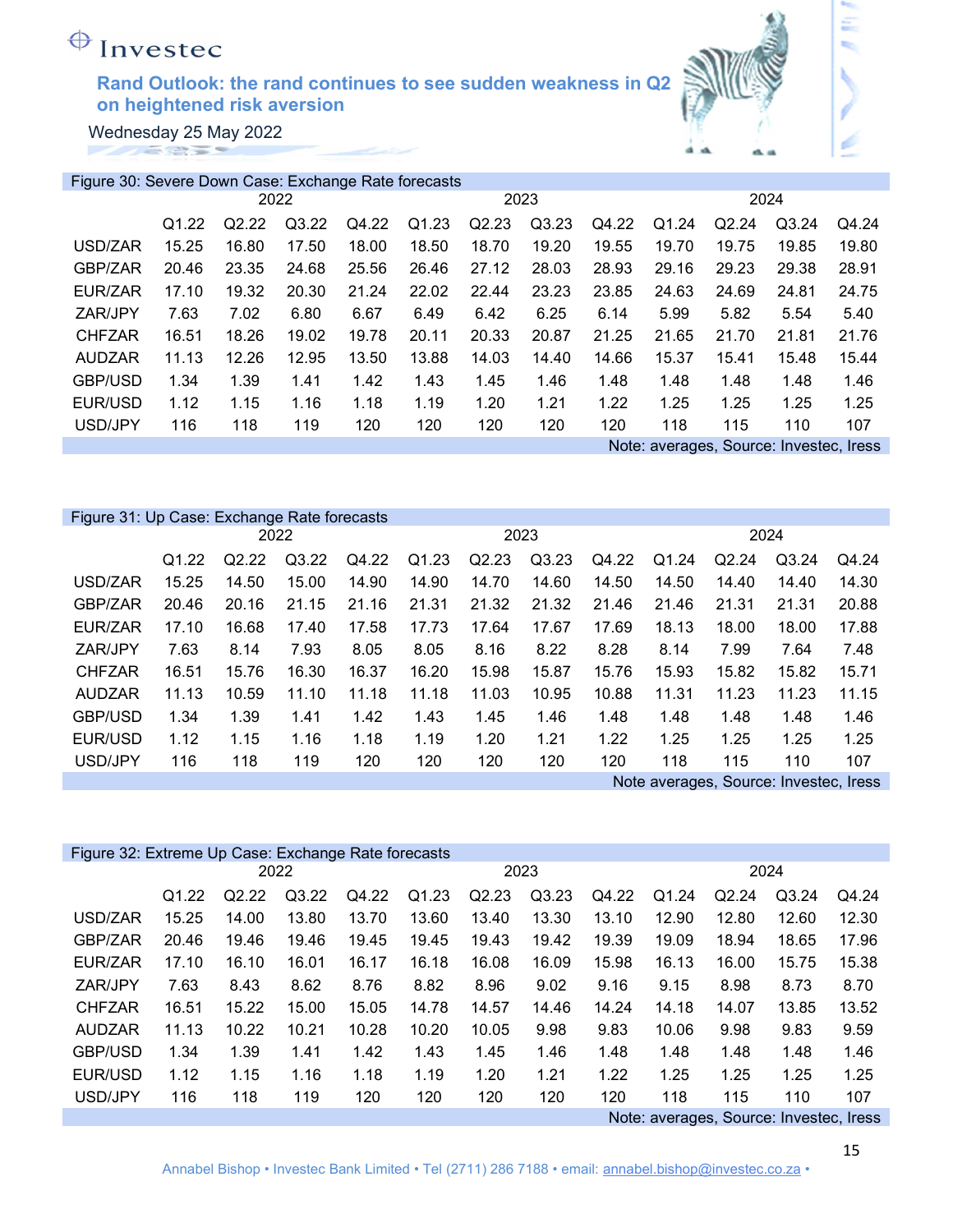Wednesday 25 May 2022

**SALES** 

Invested



Important Disclaimer – please read

For the purposes of this disclaimer, Investec shall include Investec Bank Limited, its ultimate holding company, a subsidiary (or a subsidiary of a subsidiary) of that entity, a holding company of that entity or any other subsidiary of that holding company, and any affiliated entity of any such entities. "Investec Affiliates" shall mean any directors, officers, representatives, employees, advisers or agents of any part of Investec.

The information and materials presented in this report are provided to you solely for general information and should not be considered as an offer or solicitation of an offer to sell, buy or subscribe to any securities or any derivative instrument or any other rights pertaining thereto.

The information in this report has been compiled from sources believed to be reliable, but neither Investec nor any Investec Affiliates accept liability for any loss arising from the use hereof or makes any representations as to its accuracy and completeness. Any opinions, forecasts or estimates herein constitute a judgement as at the date of this report. There can be no assurance that future results or events will be consistent with any such opinions, forecasts or estimates. Past performance should not be taken as an indication or guarantee of future performance, and no representation or warranty, express or implied is made regarding future performance. The information in this report and the report itself is subject to change without notice. This report as well as any other related documents or information may be incomplete, condensed and/or may not contain all material information concerning the subject of the report; its accuracy cannot be guaranteed. There is no obligation of any kind on Investec or any Investec Affiliates to update this report or any of the information, opinions, forecasts or estimates contained herein.

Investec (or its directors, officers or employees) may, to the extent permitted by law, own or have a position or interest in the financial instruments or services referred to herein, and may add to or dispose of any such position or may make a market or act as a principal in any transaction in such financial instruments. Investec (or its directors, officers or employees) may, to the extent permitted by law, act upon or use the information or opinions presented herein, or research or analysis on which they are based prior to the material being published. Investec may have issued other reports that are inconsistent with, and reach different conclusions from, the information presented in this report. Those reports reflect the different assumptions, views and analytical methods of the analysts who prepared them. The value of any securities or financial instruments mentioned in this report can fall as well as rise. Foreign currency denominated securities and financial instruments are subject to fluctuations in exchange rates that may have a positive or adverse effect on the value, price or income of such securities or financial instruments. Certain transactions, including those involving futures, options and other derivative instruments, can give rise to substantial risk and are not suitable for all investors.

This report does not contain advice, except as defined by the Corporations Act 2001 (Australia). Specifically, it does not take into account the objectives, financial situation or needs of any particular person. Investors should not do anything or forebear to do anything on the basis of this report. Before entering into any arrangement or transaction, investors must consider whether it is appropriate to do so based on their personal objectives, financial situation and needs and seek financial advice where needed.

No representation or warranty, express or implied, is or will be made in relation to, and no responsibility or liability is or will be accepted by Investec or any Investec Affiliates as to, or in relation to, the accuracy, reliability, or completeness of the contents of this report and each entity within Investec (for itself and on behalf of all Investec Affiliates) hereby expressly disclaims any and all responsibility or liability for the accuracy, reliability and completeness of such information or this research report generally.

The securities or financial instruments described herein may not have been registered under the US Securities Act of 1933, and may not be offered or sold in the United States of America or to US persons unless they have been registered under such Act, or except in compliance with an exemption from the registration requirements of such Act. US entities that are interested in trading securities listed in this report should contact a US registered broker dealer.

For readers of this report in South Africa: this report is produced by Investec Bank Limited, an authorised financial services provider and a member of the JSE Limited.

For readers of this report in United Kingdom and Europe: this report is produced by Investec Bank Plc ("IBP") and was prepared by the analyst named in this report. IBP is authorised by the Prudential Regulation Authority and regulated by the Financial Conduct Authority and the Prudential Regulation Authority and is a member of the London Stock Exchange. This report is not intended for retail clients and may only be issued to professional clients and eligible counterparties, and investment professionals as described in S19 of the Financial Services and Markets Act 2000 (Financial Promotions) Order 2005.

For readers of this report in Ireland: this report is produced by Investec Bank plc (Irish Branch) and was prepared by the analyst named in this report. Investec Bank plc (Irish Branch) is authorised by the Prudential Regulation Authority in the United Kingdom and is regulated by the Central Bank of Ireland for conduct of business rules.

For readers of this report in Australia: this report is issued by Investec Australia Limited, holder of Australian Financial Services License No. 342737 only to 'Wholesale Clients' as defined by S761G of the Corporations Act 2001.